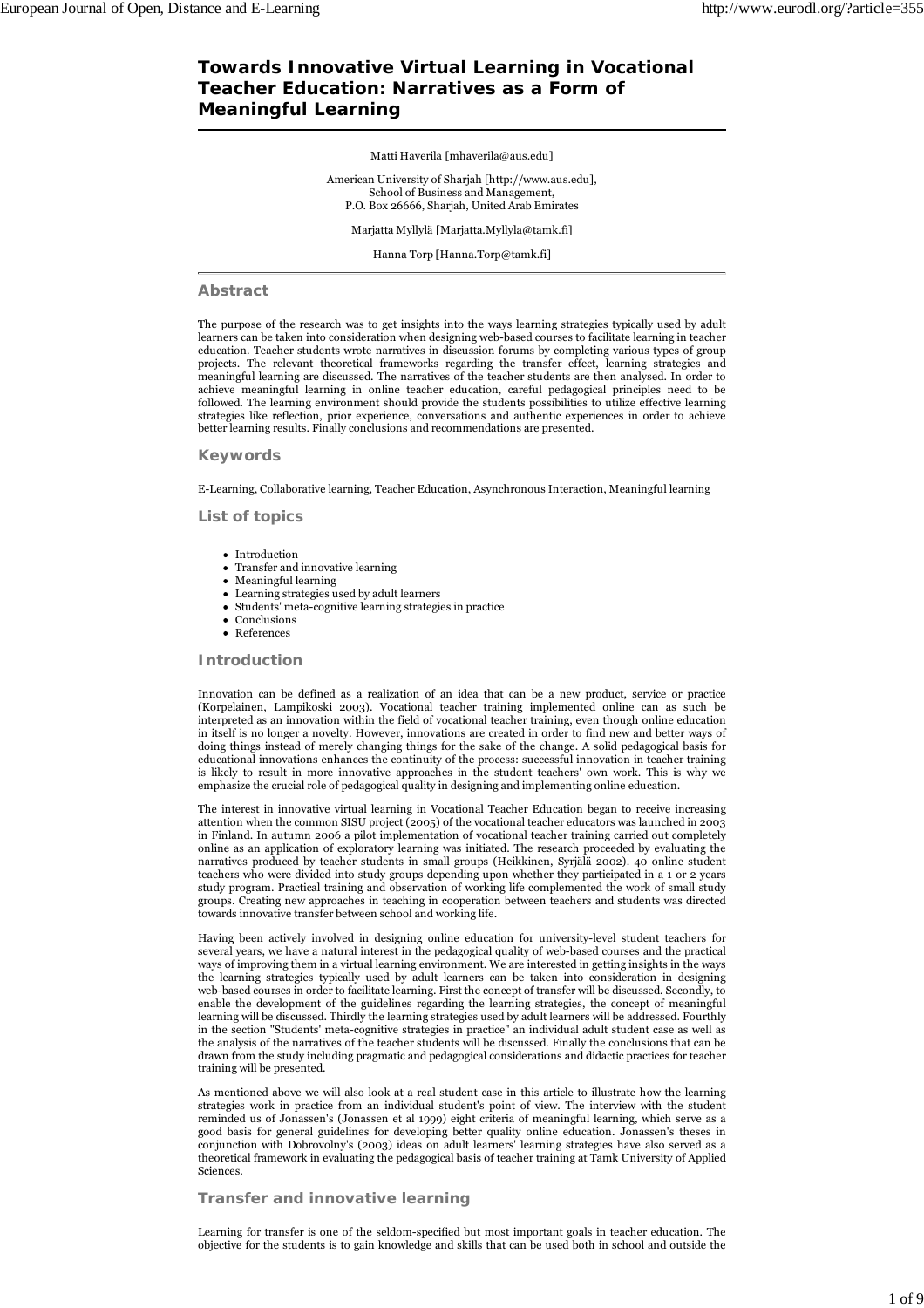school, now and in the future. Transfer of learning deals with transferring one's knowledge and skills in the process of exploratory learning. Phillips and Broad (1997) indicate that transfer of learning is the effective and continuing application by learners of knowledge and skills gained during learning to their performance on the job or other individual, organizational or societal responsibilities. Baldwin and Ford (1988), on the other hand, claim that transfer of learning necessitates that learned behavior needs be generalized to the context of the work and preserved over time. The aim of the online vocational teacher training is to respond to the professional requirements of organizations offering vocational training, such as the challenges of professional development. The education also aims at providing the student teachers with the competence for making online education a permanent practice in their own teaching work.

Thompson et al (2003) indicate that research has shown that the real transfer of new learned skills and knowledge back to the workplace ranges from 10% to 30% (Balwin, Ford 1988; Broad, Newstrom 1992; Tannenbaum, Yulk 1992; Brinkerhoff, Gill 1995; Brinkerhoff, Montesino 1995). Thompson (Thompson, Brooks, Liza´rraga 2003) also indicates that factors that affect the learning outcomes are the design of the learning program, the characteristics of the learner and work-environment characteristics. While the characteristics of the learner and work-environment characteristics are more or less beyond the control of the teacher training, it is very important in this context to pay special attention to e-pedagogy and its effectiveness. Thompson (Thompson, Brooks, Liza´rraga 2003) continues by claiming that the incorporation of learning principles, the sequencing of learning materials and job relevance of learning content are the learning input factors that affect learning outcomes. Baldwin and Ford (1988) indicate more specifically that the improvement of the design of training programs occurs through the incorporation of the following learning principles: (1) Identical elements, (2) Teaching of general principles, (3) Stimulus variability, and (4) Various conditions of practice. The incorporation of identical stimulus and response elements into the teacher training improves transfer. The use of general principles in teacher training facilitates transfer when the teacher students learn, in addition to the relevant skills, also the general rules and theoretical framework on which the teacher training is based. Stimulus variability maximizes positive transfer when a variety of appropriate teacher training stimulus is used. Finally the concept of conditions of practice contains specific teacher training design issues like masses or distributed training, whole or part training, feedback, and over-learning. The concept of distributed training is closely related to virtual learning and means a learning delivery method that is independent of location and time, but still aims to attain the same expected learning outcomes. Masses training is not, however, free of location and time.

As a consequence of well-designed teacher training the educational institutions offering vocational training will have the possibility to get personnel capable of utilizing e-learning and adaptive to the requirements of the constantly changing working life. In the course of the training the students acquire professional competence together with tools for developing, maintaining and updating their competence on the basis of contemporary needs, especially with respect to information systems and the required software programs.

According to Haskell (2001) transfer of learning is our use of past learning when learning something new and the application of that learning to both similar situations *(near transfer*) and new situations (*far transfer*). The theory of near and far transfer does not help us much in the online education of teacher students. We know that near and far transfer is taking place. We know that some students readily accomplish far transfer tasks, while others do not. The low road or high road theory on transfer of learning, developed by Salomon and Perkins (1988), has proven to be a more rewarding theory. Low-road transfer refers to developing knowledge and skills to a high level of automation. It usually requires a great deal of practice in varying circumstances. High-road transfer involves cognitive understanding, purposeful and conscious analysis, mindfulness, and application of strategies that cut across disciplines. There is deliberate mindful abstraction of an idea in high-road transfer, and then ideally the abstraction can be consciously and deliberately applied in a problematic situation.

Transfer of learning is pervasive in our everyday working life, at home and in the society. Transfer takes place whenever our existing knowledge, abilities and skills affect the learning or performance of new tasks. But what are the principles of effective transfer of learning? How can workplace instructors design training programs to facilitate transfer? What can the shop floor supervisor do to encourage transfer of learning? How should trainees or participants prepare for transfer back on the job? Our question especially in this context is: "How can online education promote transfer"? For some practical guidelines, the concept of meaningful learning should be considered.

### **Meaningful learning**

There are many views, opinions and definitions on what brings meaningfulness to learning. The conversation that has been evolving around the topic for quite some time has started to spread from the classroom context to online learning. Whereas the earlier direction of dialogue was more from the technology towards pedagogy ("How could we utilize this technical invention in education?") today it is increasingly directed the other way round (These are our pedagogical needs. What technology should be used for this purpose?). Anne Nevgi and Kirsi Tirri (2003) cite David Jonassen (1995) and share his view on the role of technology in the learning process: technology is a tool that can enhance learning but it should remain in a supportive role and not become the target of learning and attention.

As Eija Mannisenmäki (2000) points out, fashionable terms like self-direction and collaborative and cooperative learning are often heard in online learning developers' speech. The question remains, however, what what measures should be taken in order to better realize these ideas in new virtual learning environments.

#### **Self-direction as a starting-point**

According to Knowles (Knowles 1975; Knowles 1980; in Mannisenmäki 2000) self-direction is a natural characteristic of adulthood and must thus be taken into consideration as a starting point in educational planning. In self-directed studying individuals take initiative in defining their aims, applying learning strategies and evaluating their results. Knowles (Knowles 1975; Knowles 1980; in Mannisenmäki 2000) points out that there is strong evidence indicating that students taking initiative and responsibility of their own learning will reach better learning results than students who fail to do this. The nature of this kind of studying with individual commitment leads to meaningful learning. A self-directed student is willing and motivated. He/she also evaluates and observes her own learning process and along with progress becomes increasingly aware and responsible for his/her own work.

The importance of self-direction becomes especially emphasized in online learning (McLoughlin, Luca 2001). On a web course the student is forced to do things actively. Unless he/she takes action, no learning occurs. The student might be sitting in an auditorium where a lecture is taking place, but without paying attention. The instructor is speaking and showing him/her visuals, regardless of the attention of the individual student. The student might even get a false feeling of self-satisfaction ("I participated, I did at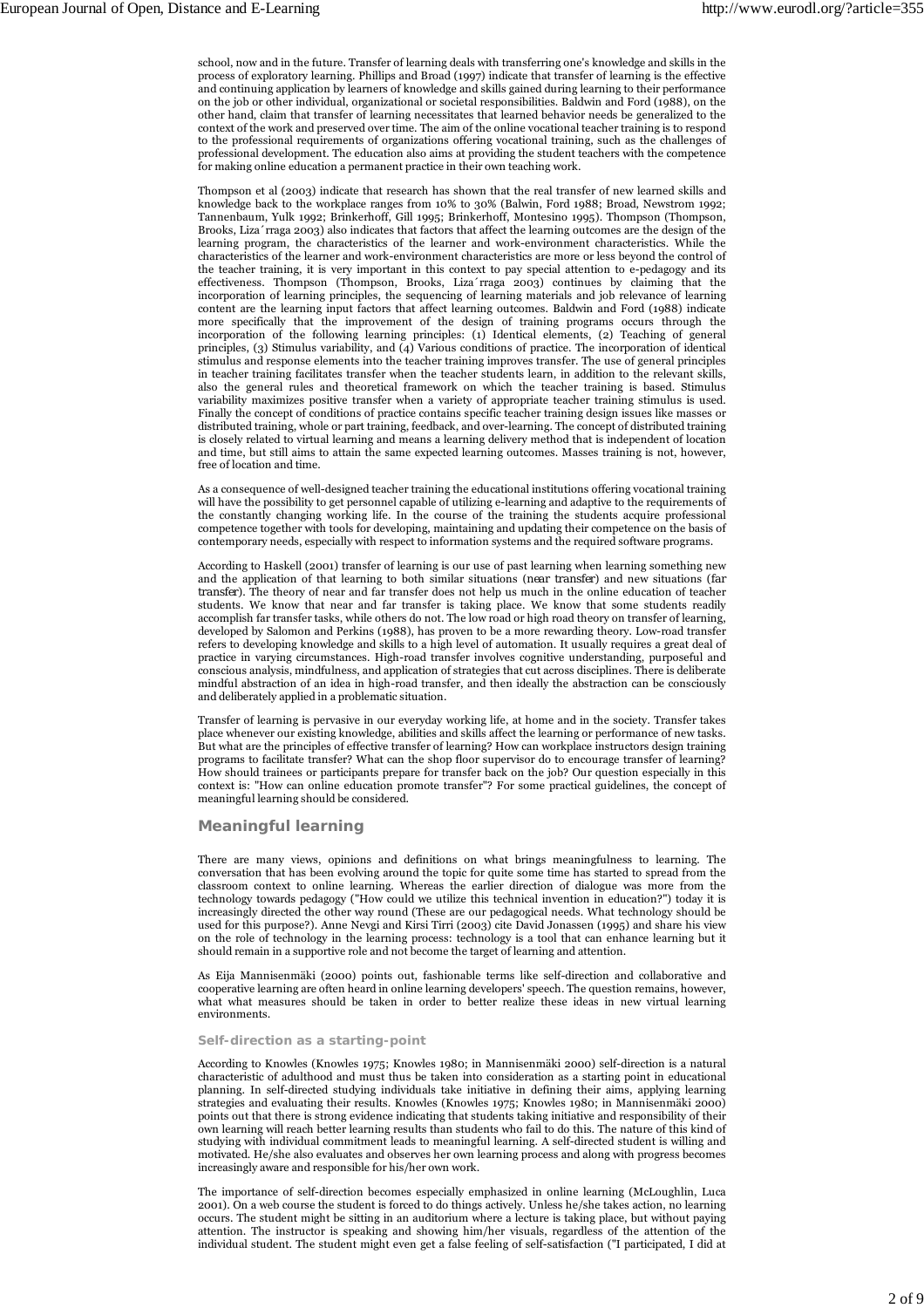least something") for attending, even if no learning had actually taken place. Horton (2000) believes that a web-based course activates learners. He points out that the students "cannot just sit back and listen to a lecture or passively watch a video, they must think and respond" (Horton 2000). Horton notes that although it is possible to design a web course that allows passivity, it is worthwhile to include meaningful interaction and interactivity.

### **Cooperative and collaborative learning**

Self-directed studying must not be mistaken with independent studying that the student does on his/her own without supervision or contact with fellow students. Moreover, a clear distinction needs to be made between using the Internet as a channel for distributing material and teaching an online course. One of the clear strengths of an online course is the opportunity for adding the element of social networking to distance learning. The teacher has an essential role in this, but also ways of interacting with other learners should also be provided. Salmon (2002) points out that groups of learners tend to exchange views and ideas, and that people enjoy learning from the experience of others. She emphasizes that to offer these benefits to learners, a considerable amount of group work needs to be included within any learning program.

Salmon makes a distinction between cooperative and collaborative learning whereas cooperation involves group members helping each other towards individual goals, collaboration refers to a group working together towards a common goal. She strongly emphasizes the significance of this type of learning.

Collaboration requires an active sharing of information and intellectual resources among the participants. The best experience of collaboration by participants for learning purposes enables them to experience both personal, individualistic, useful learning whilst contributing to a community of learners and the support and development of others. Participants can comprehend, evaluate, debate, question, integrate and synthesize information online, with suitable e-tivities and ongoing support (Salmon 2002).

It could thus be suggested that teaching online at its best can combine the finest features of both classroom teaching and independent studying. It frees the student from the strict constraints of time and place and thus enables studying for those who, for one reason or another, could not be physically present at the particular time and place at which a traditional course is taught. However, the student is not left alone with the course book - the support and resources of the group are constantly present, and in addition to that, the teacher is there to answer questions, give advice and direction.

#### **Criteria of meaningfulness in learning**

Jonassen introduces a model with eight criteria of meaningful learning, based on constructivist approach [16]. These criteria seem to provide useful tools for facilitating transfer. According to Jonassen learning environments should keep students 1) active, 2) constructive, 3) intentional, 4) collaborative, 5) complex, 6) conversational, 7) contextualized and 8) reflective.

*Activeness* means that the student has a key role in his/her own learning. He/she is actively engaged in the learning process, processing information. Activeness leads to students taking responsibility in their own learning.

*Constructiveness* refers to the process in which the student integrates new information with his/her prior knowledge in order to make sense of the content. *Collaboration* comes from the students' natural tendency to form communities in which the members can benefit from each other's skills and social support. *Intentionality* refers to the learners' active attempts to achieve a cognitive goal. Striving to reach the goal makes the learner think - and thus also learn - more. By *complexity* Jonassen (1995) means avoiding oversimplification of problems. He believes that the students need to be engaged in solving complex problems; otherwise their view of the world becomes oversimplified as well and they remain in a lower level of thinking. *Context* refers to teaching knowledge and skills in real life instead of abstracting ideas in rules that need to be memorized. Jonassen points out that this method leads not only to better understanding, but also to more consistent transfer into real-life situations. *Conversation* takes place when students become members of a knowledge-building community and seek for ideas and opinions from each other. As a result of this process the students learn multiple ways of viewing the world and solving problems. When *reflecting* the students can articulate what they have learned and reflect on the processes. By doing this they will understand more and become more capable of using the knowledge that they have constructed in new situations.

Applying the aforementioned characteristics in the design of a virtual learning environment seems to provide tools for achieving the realization of self-direction together with collaborative and cooperative learning. This, in turn, facilitates the occurrence of transfer. When the students have better premises for processing information, integrating it with their prior knowledge, benefiting from each other's skills and seeking ideas from each other it is evident that a learning experience of this kind provides good ground for transfer. On the other hand, if these requisites are not achieved, students are in danger of "remaining in a lower level of thinking" (Jonassen 1995). In practice, these criteria can be taken into consideration at all stages of designing a web-based course. For example the navigation of the course can be designed to promote activeness; the learning tasks can include many ways of collaboration and conversation; tools for reflection might be provided in the form of a learning diary or equivalent; the questions can be formed in such a way that there is sufficient amount of complexity; simulations can add real-life context and learning environments can be designed to support learners in articulating what their goals are. The design of the electronic content and the learning environment has a tremendous impact on meaningfulness and realization of transfer in online studies. Further tools for implementing online education of a good pedagogical quality can be found by studying the learning strategies used by the students in question.

# **Learning strategies used by adult learners**

Being aware of the learning strategies typically used by the target group and taking them into account in designing web-based studies give the designers tools to considerably improve the efficiency of learning. As Irene Kristiansen (1999) points out, better learning requires that the students are able to employ effective learning strategies and thus develop their meta-cognitive skills. To make this practical in the design of the educational experience Lawler (1991) indicates six principles to be embedded into the adult learning situation:

- 1. Understand and reduce anxiety,
- 2. Elicit and incorporate expectations,
- 3. Acknowledge and utilize experience,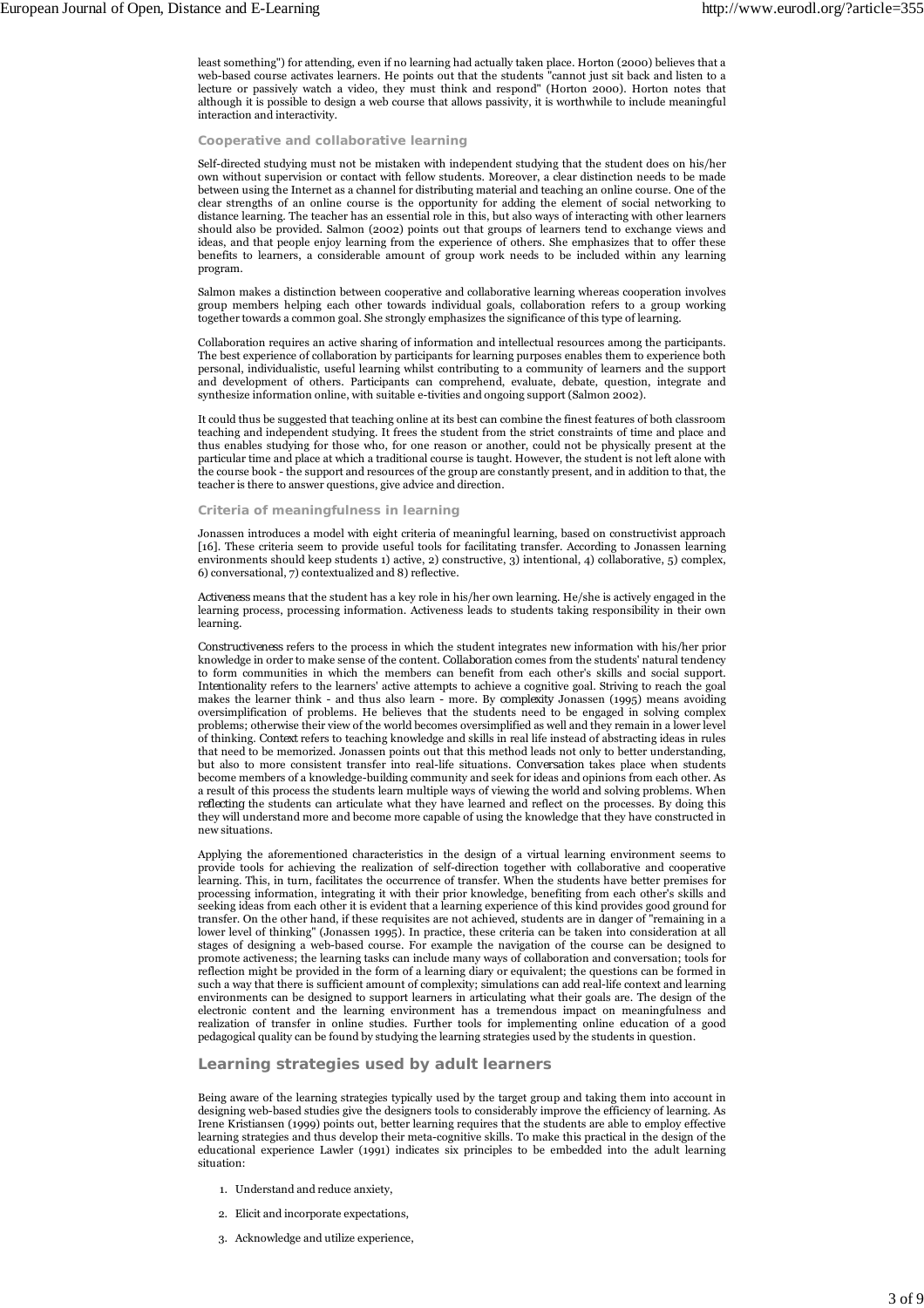- 4. Provide and encourage active participation,
- 5. Identify and incorporate relevant content, and
- 6. Facilitate change and growth.

Regarding the e-learning situation Dobrovolny (Phillips, Broad 1997) lists learning strategies used by adult learners and suggests how these can be taken into account when designing a web-based course. Dobrovolny asserts that adult learners use meta-cognition - the process of self-assessment and self-correction - to learn, and further that learners engaged in meta-cognition think about:

- Implementing their preferred learning strategies.
- Assessing their progress by answering self-assessment questions or practice questions, and determining the degree to which the instruction meets their needs or expectations.
- Implementing remedial learning strategies such as re-reading instructional information.

The design of the virtual learning environments affects the learners' ability to employ these strategies. In the words of Dobrovolny:

Self-assessment and self-correction assumes the ability to easily navigate a self-paced, technology-based course. If the navigation is difficult or confusing, a learner's self-assessment is "I'm lost!" Even when the content is interesting, accurate, and relevant to the learner, if the interface or navigation is confusing, the learner can't get to the content. It's like having a box lunch but the food is sealed inside a locked box and you don't have the key!

The techniques Dobrovolny (Phillips, Broad 1997) suggests for helping the students to effectively self- -assess and self-correct include frequent embedded questions, self-checks, practice exercises and hands-on simulations. She also emphasizes the importance of providing feedback and correct answers to enable the students to correct their mistakes and learn from them. The usability of the virtual learning environment and the structuring of information should also be designed to facilitate re-reading the content. A table of contents, a searchable index, a site or content map and a user-friendly navigation system are crucial in this.

Dobrovolny (Phillips, Broad 1997) mentions that in addition to meta-cognition, adult learners typically use strategies like reflection, prior experience, conversations and authentic experiences to learn. Reflection includes techniques like visualizing the use of the new information to solve real-life problems, attempts to fit the instructional content into the big picture, comparing one's way of using the new skill with someone else's way of doing it and recalling sections of the course by frequently thinking about the practical applications of what has been learned. Designers can help the students use this strategy effectively by exemplifying how the learner might use the content, how the content fits into a larger framework, and alternative ways to apply the content. The examples should vary from simple to more complex, enabling the students to gradually improve their knowledge and skills. The students might be asked to create their own examples. Moreover, learning diaries, rhetorical questions, visualization of the relations between the pieces in the big picture and analogues are techniques that can promote reflection.

Building on prior experiences is the core idea of constructivism. Prior experiences might either cause confusion or validate the new information, depending on whether the new information seems to be in conflict or be consistent with the learner's previous knowledge. According to Dobrovolny (Phillips, Broad 1997), the web-based course should be designed to help students create links between the course content and their prior experiences or it should provide solutions to problems they have faced in the past. Analysis of learners and their needs (Lawler 1991) is a useful tool - however, it is not always possible to arrange. In such cases the designers might for example create practice questions that are based on a common experience the students are likely to have.

Conversations are an important learning strategy for adults, and as Dobrovolny (Phillips, Broad 1997) points out, the critics of online training tend to blame this type of training for lack of face-to-face contact. However, as it has already been pointed out, there are effective ways of creating good opportunities for conversation on a web course. In addition to online discussion with fellow students and the teacher, adult learners also discuss their training with other people, like friends, colleagues and family members.

Learning with the help of authentic experiences involves attempts to integrate the new information into one's day-to-day responsibilities. Learners are disappointed if the contents of the course are not applicable in authentic situations. Once they finish the course they are usually eager to use their new skills in real-life situations. This process can be enhanced by giving to the learner a list of possible situations they might encounter, and in which they could apply their learning. Another alternative is of course to ask the students to create the list by themselves.

## **Students' meta-cognitive learning strategies in practice**

In this study the teacher students produced a number of different narratives about themselves as teachers and addressed different ideas of humanity and learning environments on the path of meaningful learning. All the narratives were studied applying content analysis to find out how they focused on the self-conception of the students. The objective was to follow how the development process of professional self-image formed during online studies.

In social psychological theories of self (Lawler 1991; James 1961; Mead 1934), the self is divided into subject self and object self. The principal contention and concern is that basic self-consciousness addresses only the issue of how we can be aware of the self as object, whereas the really fundamental and deep questions concern consciousness of the self as subject (Bermúdez 2008). In online studying we assume that the subject self can transform into the object self in the process of collaborative writing of narratives as the student memorizes and observes his/her own actions and experiences (Heikkinen, Syrjälä 2002). The formulation of professional identity is dependent on the state of culture and society (Lhlberg at al 2001), which, in the time of postmodernism, is distinctively affected by taking action in different networks and by the uncertainty as an actor in these networks.

The narratives analyzed (20 students, several narratives) indicated that during the first months of studying the narratives describe the process of team formation, adaptation to common rules and the process of developing concrete and practical skills. The learning process for abstract skills appears absent in the early narratives. However, as the following real-life example demonstrates, a learning environment that takes the adult learners' meta-cognitive learning strategies into account greatly enhances the formation of professional identity and development of abstract thinking.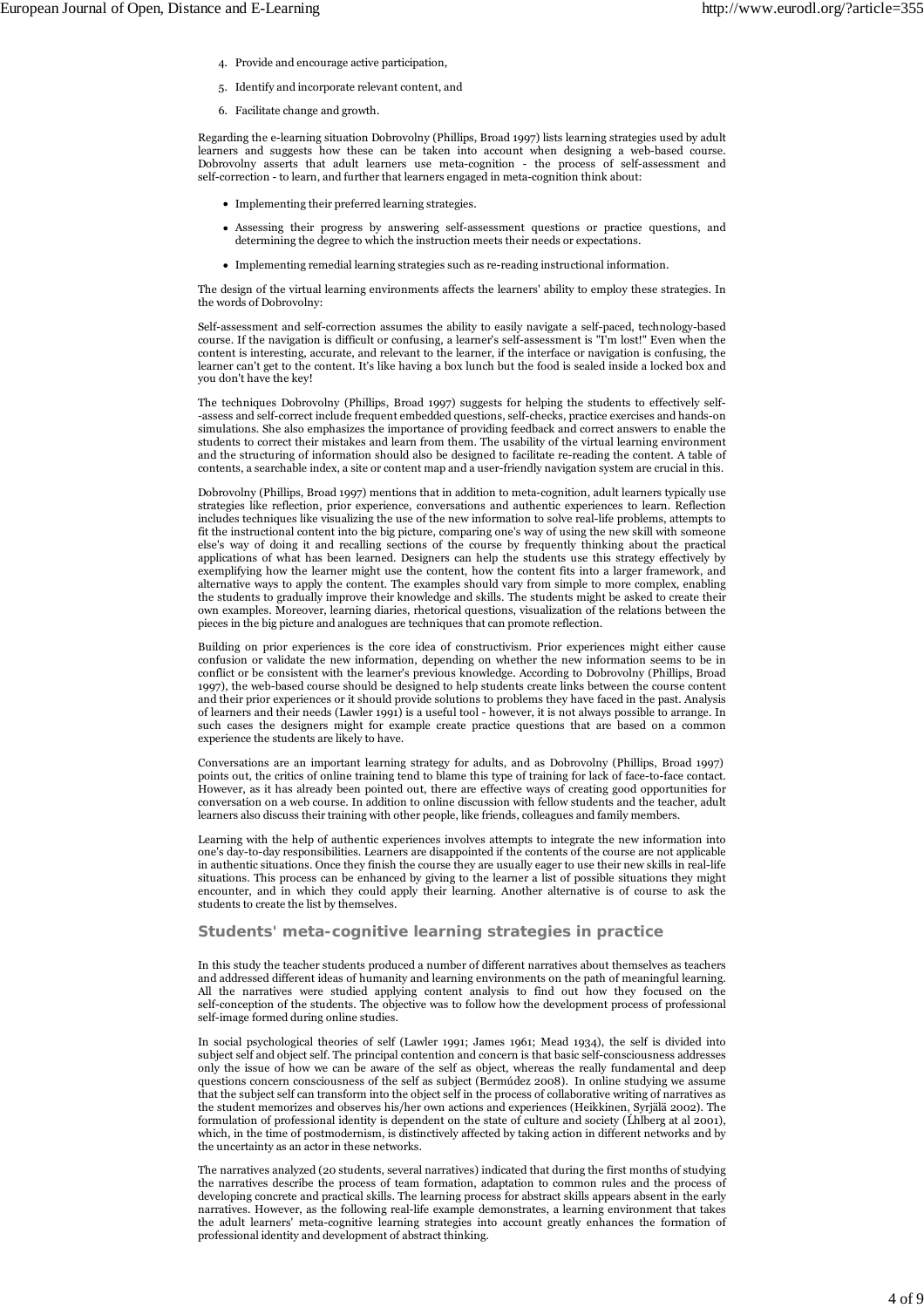## **Formation of professional identity: A student case**

The case introduced here gives insights into the question on the meta-cognitive learning strategies used by adults in a virtual learning environment. To start with let us meet Antti, who is a 25-year-old car mechanic from Lahti, Finland. He has recently completed the basic studies (1.5 years) in social psychology at the Open University of Helsinki. The studies took place entirely online.

Antti's motivation for starting the studies derived from his dissatisfaction with his socioeconomic status. He had previously qualified from a vocational school as a car mechanic and worked currently at a car repair shop. Antti's social network consisted largely of people in a corresponding situation and thus he had very little knowledge about university studies. He had, however, a strong willingness to find out if academic studies would, after all, be possible for him. Doing shift work and having little experience in studying he found it quite challenging, but after finding out on the Internet about the possibility of taking the basic studies of social psychology online he decided to give it a try. Learning online seemed to him like an excellent option, as it would have been impossible to attend studies that required regular attendance because of the shift work. Moreover, he felt that the online environment saved him from the awkwardness of corridor conversations regarding previous studies and career.

The beginning was not easy. It was not only the virtual learning environment that was new, but the entire idea of academic studies. Antti described it as follows (translations by authors):

At the beginning of the studies a lot of energy and time went to getting used to academic language and learning strategies. At first I didn't even know what I was supposed to learn.

In spite of having no previous academic learning experiences and no awareness of learning strategies that he could have consciously applied, Antti instinctively utilized the strategies introduced by Dobrovolny. The following extract from his interview illustrates how he used meta-cognition, reflection and conversation to help him to learn.

*Reading a lot, over and over again, helped me to get used to academic writing and of course to learning about the content. The discussions were very useful; there could have been even more of those. The good thing about the discussions in the virtual learning environment is that the conversations are saved there. If you had a brilliant idea you could always return to that later. In face-to-face conversations things are often forgotten afterwards. The learning diary was perhaps the best tool; it helped me in summarizing things and staying on track with what you had learned.*

The web course contained many collaborative activities with common learning goals that were conducted in the discussion area of the virtual learning environment. In some cases the teacher also participated by moderating the discussion in order to lead it towards the desired direction and to keep it on track. Antti felt that the discussions moderated by the teacher were more educational and beneficial than the free discussions with other students. In the beginning he found it quite difficult to express himself in the discussions - which he believed was partly because of his lack of previous experience on the field, and partly because the participants were still unfamiliar to each other and no sense of community had developed yet. He found the situation quite similar to a classroom situation in the beginning of a course when socialization had not yet taken place. However, the participants' personal profiles in the learning environment enhanced the sense of belonging to a group, and as discussions continued, the learning community became stronger.

In addition to the online discussion with fellow students and the teacher Antti also frequently talked about his studies with friends, colleagues and family members and sought the company of other university students to discuss the content of the studies in order to fit the new things into a wider context and to broaden his perspective. He pointed out, that explaining things to others made the picture clearer to himself.

Antti was able to complete the studies remarkably successfully in spite of his unusual starting-point, which caused him a lot of extra work. Moreover, he now has a strong urge to continue his academic studies and eventually to graduate with a university degree.

This brings up another interesting aspect of online adult education. Students with less experience in academic studies trying to apply effective learning strategies might feel insecure about attending lectures at a university. Antti mentioned that the certain facelessness of the web environment facilitated his stepping into the academic world. In the virtual learning environment, students do not have social roles and thus do not get stamped in the same way as in a classroom context. According to Antti's experience, personal characteristics and other students' expectations did not affect his learning results the way they had done in his previous studying situations.

#### *In the personal profile everyone could determine themselves how much they wanted the others to know about them, or in what kind of light they wanted to be seen. It didn't matter if you were a single parent or a pensioner. Everybody was on the same line.*

Participating in online education provides students with little or no prior experience in academic studies a chance of starting their studies in a familiar environment. This is especially true in a country like Finland where the use of the Internet is very widespread within all socioeconomic groups, and the Internet is a familiar environment to almost all young adults. The university auditorium, on the other hand, is not so familiar to so wide an audience. Web-based open university education has long been easily accessible to everyone, but virtual learning environments bring noteworthy additional value to it by providing outstanding conditions for learning to learn and practicing the use of effective learning strategies.

### **Adult students' learning strategies in teacher education**

The second case to be introduced here involves a cohort of teacher students attending a vocational Teacher Certificate program at Tamk University of Applied Sciences. The program was a one-year program and consisted of 60 ECTS credit points. The studies included the following sections: (1) Basics of pedagogy (10 ECTS), (2) Research project (10 ECTS), (3) Teacher studies (30 ECTS), and (4) Optional studies (10 ECTS). The Basics of Pedagogy studies had to completed prior the actual start of the program. The Teacher Studies were mainly done using the Moodle Virtual Learning Environment (VLE), which included the learning materials, relevant Internet links and literature. In addition to the VLE, the teacher students gathered to physical sessions several times during the academic year. The VLE also included multiple discussion boards, which were centered on the relevant topics.

The Teacher Studies were divided into three different "viewpoints" as well as into a Teacher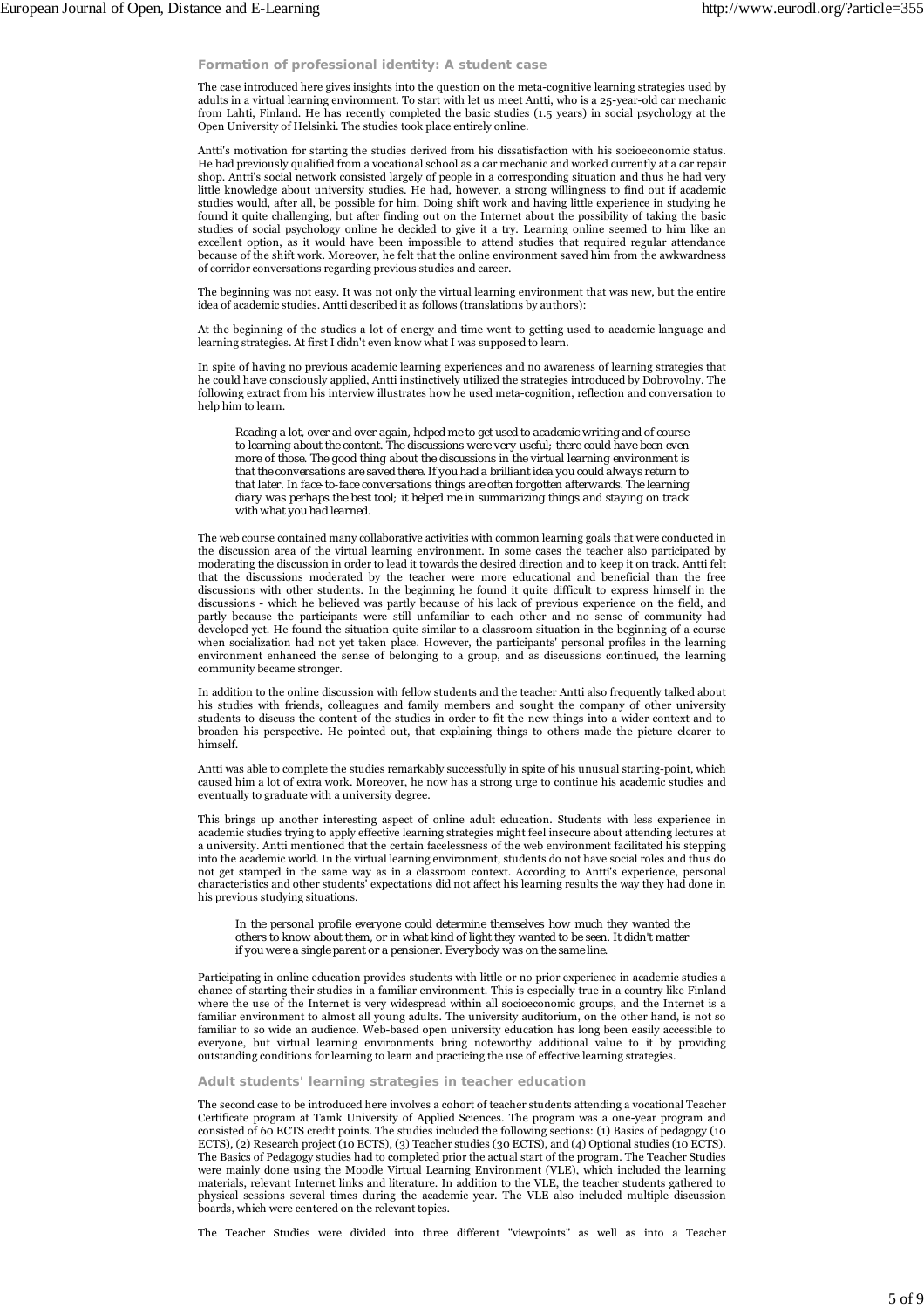Communication section. The viewpoints represented major concentrations of learning in teacher education. The first viewpoint the teacher students concentrated on was learning from the student's point of view. The actual assignment was the writing of a story about "meaningful learning". The teacher students were expected to write a story as a team assignment following the process-writing model. Here the teacher students were able use their own experiences as well as relevant theory (for example Jonassen, 2007). The second viewpoint took a point of view of the teacher and the objective was to create a poster as a group project about "inspiring teaching" (for an example see http://www.infacs.com/poster.html, Haverila et al 2008). Viewpoint 3 included the creation of a play as a team effort with the objective of developing an idea about group learning. The play included topics such as multiculturalism, plurality and special teaching needs as well as the teacher's role in the society. The Teacher Studies also included practice lessons and observations in each viewpoint.

The research project for the Teacher Certificate studies could be completed individually or as a team effort. In conclusion when thinking about the six principles (*Understand and reduce anxiety, Elicit and incorporate expectations, Acknowledge and utilize experience, Provide and encourage active participation, Identify and incorporate relevant content, and Facilitate change and growth*) for adult learning indicated by Lawler (1991), it can be said (post hoc) that the teacher education program meets the principles reasonably well. For example in order to reduce the anxiety, the Moodle VLE included a section, where the participants were able to introduce themselves to other teacher students. Also the teams were expected to create the rules for teamwork in the beginning of the training program. In addition the expectation was that all teacher students participated actively in various discussion boards on a regular basis.

**Reflection, Prior experiences, Conversations and Authentic experiences**

The following narrative examples have been selected as representative examples from all viewpoints as described previously. Naturally it is not possible and not even meaningful to cover a majority of the narratives, and thus representative examples from each viewpoint were selected.

As mentioned earlier, Dobrovolny (2003) indicated that "Reflection", "Prior experiences", "Conversations" and "Authentic experiences" are learning strategies adult students use. Let's have a look at the first narrative example (Viewpoint 1: The writing of the collaborative story about meaningful learning), which includes all learning strategies intermingled.

Student 1: *What is significant learning? I will approach this question first completely from "How do I feel?" and my own background point of view, and then I will look what others think about this. I am a developer of technology and I manage a research group of printed electronics and a corporate consortium with a mission to develop infrastructure for technology (this for background if I sound a bit stiff with my opinions).*

*The development of technology is as a matter of fact a learning process of an individual, organization as well as the value network. In the development of technology I differentiate the terms "knowledge" and "competence" from each other. Knowledge is information and understanding of the subject matter, but there is no value linked into the utilization of it in practice. Competence enables you to do something, conceptualizing and foremost into the utilization of it.*

Student 2: *Reasonably good answer from a "How do I feel?" point of view. I couldn't have done it better myself. But it is easy to agree with you. Also the "background" comments were good. We engineers are sometimes a bit stiff and really sure with our opinions. But maybe this training will be helpful in this regard. The "Exploratory Learning" book by Hakkarainen et al brings quite clearly forward the significance of individual, organization and the value networks' in the learning process. Also the significance of context was brought up in the book. Using Google I also found some additional information when I used "Significant Learning" as search words. Already the first source (http://www.vte.fi /opiskelu/merkitys.htm) found was very good. Furthermore I found also another interesting link about constructivism (http://web.missouri.edu/~jonassend/course.html).*

*I will also attach an image (Note: Created by the teacher student). In my opinion the dimensions of the image broaden the field of significant learning in an interesting manner.*

This first narrative includes several elements mentioned by Dobrovolny. Student 1 is clearly referring to her own experience when stating her opinion about meaningful learning. Learning from each other's experiences is an important element in adult learning. There is an element of constructivism in the comment of Student 2 when he is referencing and reflecting other sources like books and Internet sources when trying to broaden the point of view brought up by Student 1. It is quite interesting to note that Dobrovolny's elements are all present in the same conversation. The use of an image also promotes reflection in this narrative by Student 2.

The second example is dominated by the conversational learning strategy (Viewpoint 1: The writing of the collaborative story about meaningful learning).

Student 1: *In our story Kari is a teacher in the elementary school, who whilst wondering around is thinking about things. Due to his pondering nature and with the help of reflection he has tried to improve himself in his work. He also knows the vocabulary in the field and therefore we can use professional terminology in our story. On his way to work he sees and meets different familiar and unfamiliar faces. He evaluates these people in his mind and looks back on the matters occurred with them. Here we can write our story our selves and make peer evaluations, which we can do in the discussion forums.*

*My proposal is that we build our story around this main idea. We have another discussion board where we can develop pedagogically suitable backgrounds for the characters. In this discussion board we can develop the story and the final characters. In other words you can tell in what kind of situation Kari is going to meet you.*

Student 2: *I can be a colleague of Kari, who is wrestling with the identity of classroom teacher. That was a monster word.*

Student 1: *We can get a nice scene for this to be placed in the teacher cafeteria. We can have a dialog of some sort about this.*

Student 3: *My character can be the child of Kari, who is interested in something and not interested in something else. Kari could think about the connection between mathematics and the board game and pity how bad he is with roller-skating…*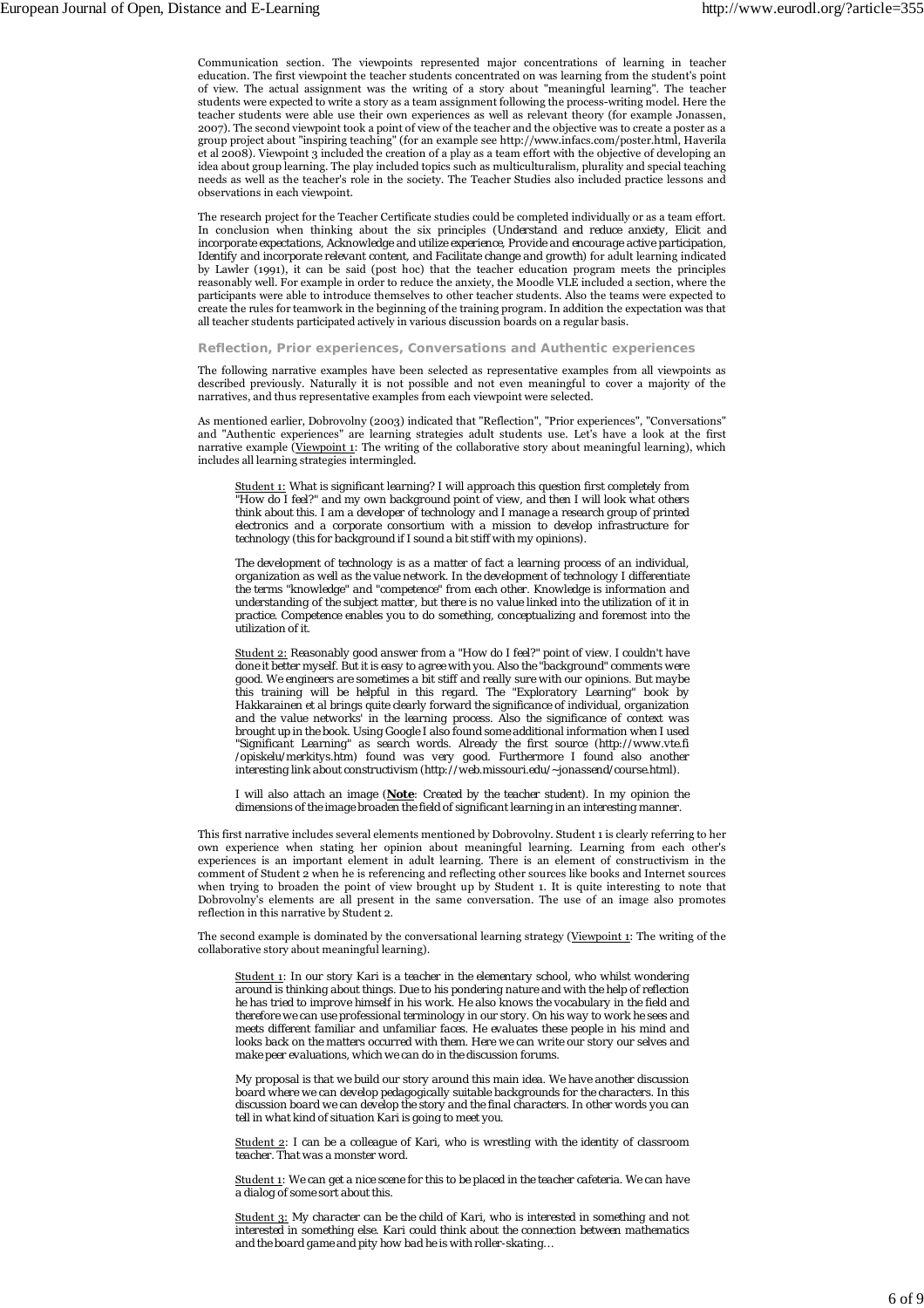Student 4: *The character of the classroom teacher is as far as possible from me. But I guess one can always learn something. I have done peer evaluation in the discussion forum provided for that purpose; is this connected to that or is this something else?*

This a good example of the conversational dimension of the adult learning strategies laid down by Dobrovolny. The conversation is clearly progressing on the basis of constructivism by each student building on each other's input. The writing of the story offers an excellent opportunity for conversation in the Teacher Certificate training. It is not clear from the above discussion, but in many cases the postings in the discussion boards were enhanced by the discussions with spouses and colleagues. This is supported by the following one of the many example postings by a student in the discussion board:

Student 1: *Hey, I inquired about this from my wife who works at a school, in fact in the secondary level. In other words they start the self-evaluation in their school already in the first grade, first about the issues, which are easy to handle and close to the child, like cooperation, "Was I a good mate?", "Where did I succeed?", and "Where could I improve?" This is closely connected to peer evaluation like "What pleased in the other person's behavior?" and "What hurt in the other person's behavior?"*

The third example is dominated by experience based learning strategy (Viewpoint 2: The creation of a collaborative poster about inspiring teaching). Let's have a look.

Student 1: *That "pedagogical history of the learner" was attached only at the end, and I believe that it certainly has an effect on the success of exploratory learning. You understood the term in the same manner as I did. If I for example would try this exploratory learning method here in the Emirates, I can be sure that the student evaluations would rock bottom. The students here have a very strong surface learning pedagogical background. The exploratory learning method is intellectually and spiritually more challenging method than many others. It is rather difficult to be "lightly" involved!*

In this narrative the student is referring to his teaching experience with students in another country, which enables him to contribute to the conversation regarding the success of exploratory learning method. This comment validates the notion that pedagogical history is a relevant issue regarding the success of a pedagogical approach. Thus the teacher-training course was able to create a connection between the course content and the prior experience of the teacher student.

The fourth example is dominated by authentic experience based on learning strategy (Viewpoint 3: The collaborative creation of a "Play").

Student 1: *It is a tempting idea to interview our counselor closer regarding the arm wrestling and ask as colorful details, and feelings as possible et cetera. I am afraid that we will be giving a too negative viewpoint of the immigrants if we take a stereotype as an example with learning disability, which only actually represents a very small minority of immigrants. In the same way if we choose a racist for teacher, we give an incorrect viewpoint of the attitudes of most teachers. It is true that we can see stereotypes or people in many cases, whose certain characters are over-emphasized and thus the play could become a narrow cross-section of a certain phenomenon.*

*In the case of the African man I tried to calm down the student tutor with the thought that the man probably not thinks that the white women are really bad, because he already has children with two of them.*

*To be truthful I have to say that in our school quite many students have a slightly pessimistic attitude regarding the studies of certain ethnic groups. Even though this might be based on experience, it can have a harmful effect on the studies of these youngsters.*

This narrative represents the authentic experience as an adult learning strategy. It is clear that the author has been involved with the training of immigrants and thus has authentic experience in this regard, which is very relevant for teachers who will be teaching immigrants. The virtual learning environment in this case enabled the presentation of authentic experiences.

The fifth example is dominated by reflection based learning strategy (Viewpoint: Communication: A cooperative discussion about when group work is meaningful).

Student 1: *Teamwork is usually a rather meaningful activity, but especially so when the members of the team can learn from each other, and also when it is known in advance that it is important to evaluate the issue from many different points of view. In my own area, which is business, I can bring up an example of the creation of a business and marketing plan. In spite of the fact that the participants have a lot of experience about the subject matter, the end result will be much better if the project is done as a team activity. This is also the case if the participants do not have a lot of experience about the subject matter. In this case the role of guidance is, however, very important.*

Student 2: *I have similar experience as you have so that the output of a well functioning team is usually better. In the case of a badly functioning team it can be the other way round.*

Student 1: *You said that, "In the case of a badly functioning team it can be the other way round." This is true of course, but it can also be a good learning experience right?*

Student 2: *You are right that one can learn from failures. I have faced such people who try to avoid teamwork because they have bad experiences about it. What can be done about this? How could we make the experience of teamwork fruitful for them?*

This narrative describes the difficulties of teamwork as a learning experience. The participants are reflecting each other's experiences in their postings. The issue at hand is a real-life problem to which the students are trying to find a solution. The postings above indicate a building-up approach to the task where the students contribute and build upon each other's experiences and knowledge.

The assessment whether all students met well the expectations regarding the use of all Dobrovolny's learning strategies ("Reflection", "Prior experiences", "Conversations" and "Authentic experiences") is difficult to make on the basis of the narratives above because the narratives provided are samples of the student discussions, however, believed to be representative samples, which should improve the reliability of inferences based upon them. It is true, however, that a well designed learning environment provides a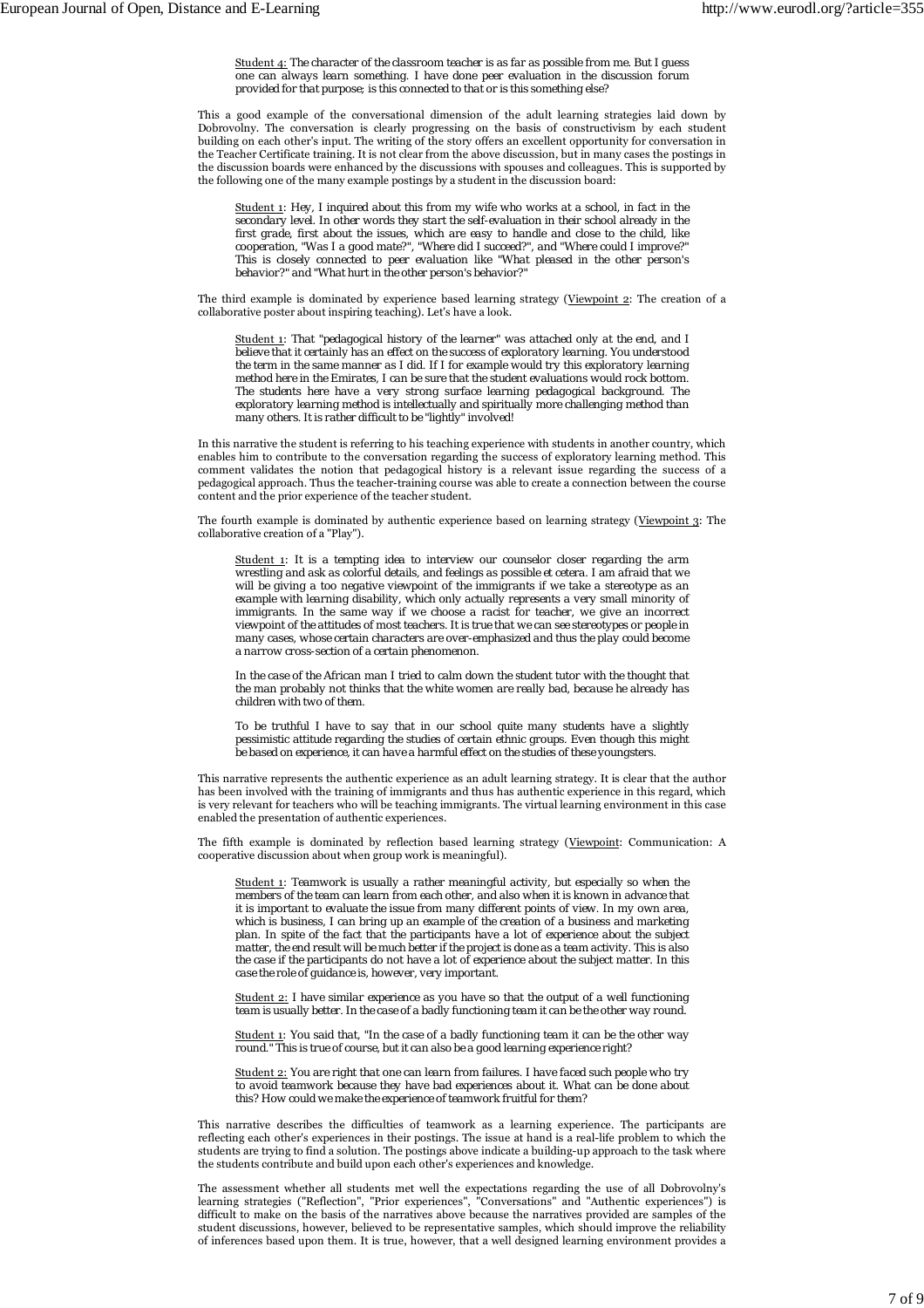good framework for the use of the learning strategies mentioned. The students, who participated, although all teacher students, had different kinds of backgrounds regarding their prior relevant experience, capability to reflect, and conversational style. While these might hinder the use of the learning strategies in some cases, they might also enhance the use of the learning strategies in other cases. The key issue in the use of the learning strategies is the level of activity (Jonassen et al 1999) that students show throughout their learning experience. While the level of activity is certainly related to the learning environment, it also is related to the student. The learning environment can either support or hinder the level of activity.

Finally the learning transfer was an important concept in this study. As indicated earlier the criteria developed by Jonassen seem to provide natural tools for facilitating transfer due to the constructivist nature of the learning strategies. Students used their prior learning as a basis to learn new things and also as a basis for new application situations. Using the Jonassen criteria it can be concluded that the transfer effect seemed to occur. Adult learning strategies are in line with this thinking (learning from experience, utilization and sharing of prior experience etc.). When using the Jonassen criteria and the natural adult learning strategies in the design of the learning experience, the occurrence of the transfer effect is supported. In the case of Antti for example the evidence of transfer is that after the studies Antti believed that he was ready to apply the learned skills in university degree studies, whereas beforehand he had felt awkward about the idea of university.

It has to be noted, however, that the use of the Jonassen criteria provides only an indirect and partial way to assess the true transfer effect. The direct and complete assessment of the transfer effect, whether far or near, is a complicated process (Holton et al 2000) and should probably be done with a post hoc approach, which could even be longitudinal in order to see the true long term effects of the learning transfer. The full assessment of learning transfer includes secondary influences like learner readiness, and performance self-efficacy; motivational factors like motivation to transfer, transfer effort, and performance; and environmental factors like feedback, peer support, supervisor support, and openess to change. These factors affect individual performance, which leads to organizational performance (Holton et al 2000). In the model developed by Holton et al (Holton et al 2000) learning leads to individual performance. Thus learning is an important precondition for transfer, but that is not enough as the Horton et al model indicates. The measurement of the learning transfer in this research setting should be done in further studies.

### **Conclusions**

Although the term meaningful learning is difficult to define comprehensively, it could be suggested that in order to increase the meaningfulness of learning, the learning environment should provide the teacher students possibilities to utilize effective learning strategies like reflection, prior experience, conversations and authentic experiences in order to achieve better learning results. It is also possible to facilitate the occurrence of transfer by careful and pedagogically well-grounded design of both the content and the implementation of the online course. In the case of the teacher students the online studies bring yet another aspect regarding transfer into play. In postmodern world there is a need for constant updating of evolving knowledge and skills. Online learning environments - and later on even mobile ones - will not disappear nor will the development of education technology cease. Having gained student experience with online environments and working in such networks, the teachers to be will be able to respond much more readily to the changing professional requirements. Careful consideration should be exercised when applying the findings of this study to other e-learning situations.

Having a clear picture of what meaningfulness in education consists of will help the developers of online education in the design work and give a good basis for the course. At a more practical level the learning strategies and supporting them in the virtual learning environment become a question to be pondered. There are many ways of taking this into consideration in the design of the web-based courses and thus facilitating the learning process of the students. The online environment can also function as an environment for learning and practicing more effective learning strategies. The web brings many new aspects and possibilities to education - the above discussed issue of equality being one of them - and investing time and thought in good design is certainly worth the effort.

The evaluation of the material and courses produced for the teacher training at Tamk University of Applied Sciences suggest that the theoretical framework introduced provides a useful framework for developing online education and gives a good basis for pedagogically sound courses. Naturally, there is no one single right way of doing this, but there are many ways of applying the theories in the design and implementation, which facilitate the learning process and professional development of the student teachers. Having a comprehensive idea of the concepts of meaningful learning and being aware of the learning strategies of the target group provides a solid starting-point for innovative design work. Narratives provide a natural way to analyze teacher training. Life is often explained as departures and returns, as a book or weaving process proceeding with time and sparkling with a variety of different kinds of feelings. What do these kinds of narratives mean for teaching in the Internet or e-learning? The recently published report "In Good Growth – Developing Together Towards High Quality E-Learning in Polytechnic Universities" Leppisaari (2008) made recommendations following which it would even be possible to track the quality in e-learning and online teaching. One possible path, according to one of the recommendations made in the report, would be in the chaning of attitudes. Isn't it true that the feelings and our world of experiences are behind these attitudes? We have tried the narrative approach in e-learning with good success. The teacher education is a strong road to self-discovery, and thus a story, which finds its ingredients in learning together, and sharing different kinds of experiences, form a variety of attitudes.

### **References**

[1] Korpelainen, K., Lampikoski, K. (2003). The Change Power of Being Innovative (In Finnish). WS Sookwell Oy. Juva. 3. Edition.

[2] Baldwin, T. T., Ford, J. K. (1988). Transfer of Training: A Review and Directions for Future Research, Personnel Psychology, 41, 1, 63-105.

[3] Bermúdez. J. L. (2008). Self-as-Subject and Self-as-Object: Reply to Brook. In Nani, M. & Maraffa M. (eds.), (2000). A Field Guide to the Philosophy of Mind. Societa Italiana Filosofia Analitica, http://host.uniroma3.it/progetti/kant/field/bermudezsymp\_replytobrook.htm

[4] Brinkerhoff, R. O., Gill, S. J. (1994). The Learning Alliance, Systems Thinking in Human Resource Development, San Francisco, CA, Jossey-Bass.

[5] Brinkerhoff, R. O., Montesino, M. U. (1995). Partnerships for Training Transfer: Lessons from a Corporate Study, Human Resource Development Quarterly, 6, 3, 263-274.